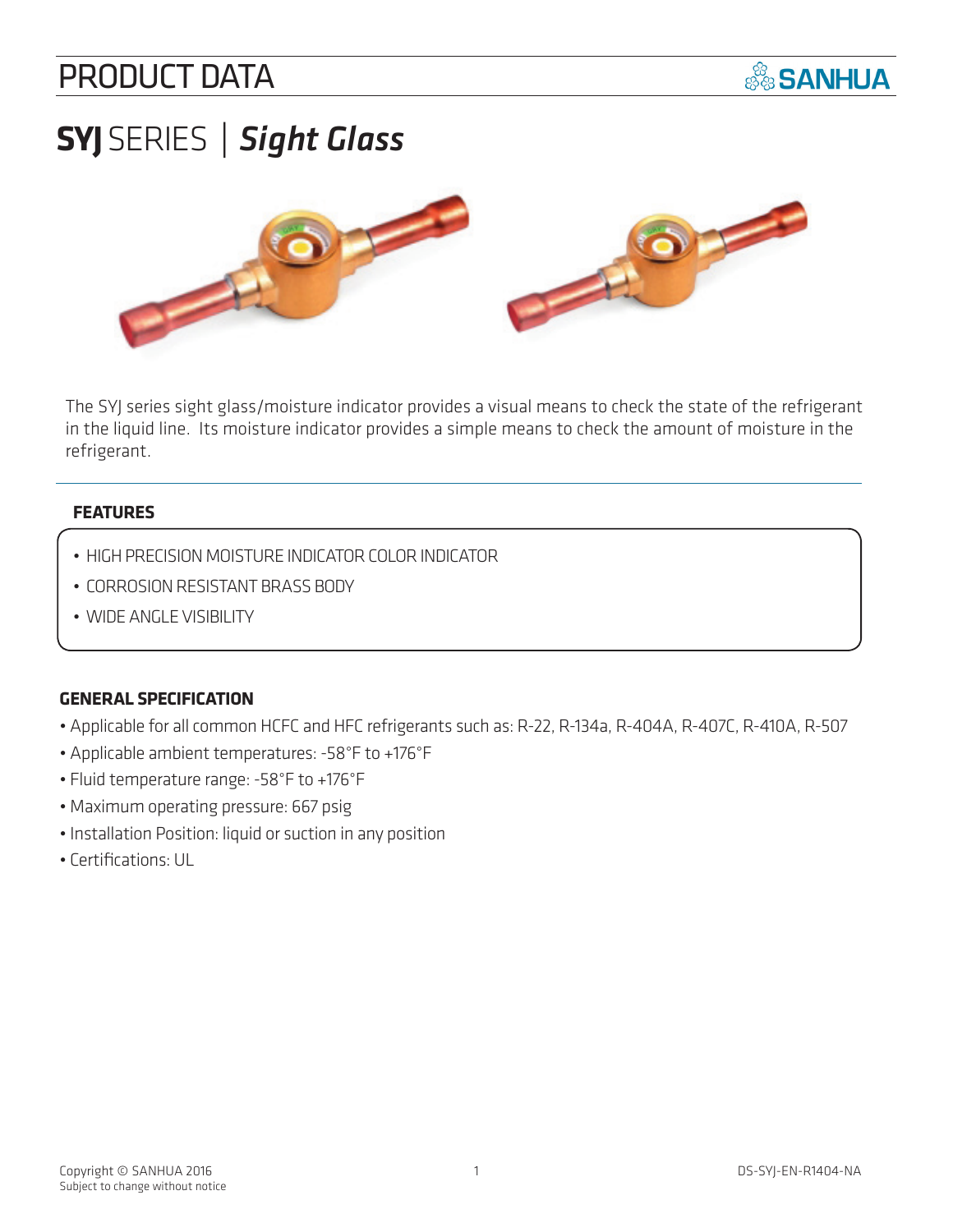## PRODUCT DATA



### **SYJ** SERIES *| Sight Glass*

#### **VERSION WITH SOLDER CONNECTIONS**

| Model             | Connection | Connections<br>ODF (in) | Dimensions (in) |      |      | Weight (lb) | Product<br>Number |
|-------------------|------------|-------------------------|-----------------|------|------|-------------|-------------------|
| <b>ODF Solder</b> | Type       | Ød                      |                 | H    | H1   |             |                   |
| SYJ-A00040-000    | Solder     | 1/4                     | 3.98            | 0.94 | 0.55 | 0.22        | SYJ-42002         |
| SYJ-A00060-000    | Solder     | 3/8                     | 4.69            | 0.94 | 0.55 | 0.22        | SYJ-42003         |
| SYJ-A00080-000    | Solder     | 1/2                     | 5.75            | 1.18 | 0.67 | 0.44        | SYJ-42005         |
| SYJ-A00100-000    | Solder     | 5/8                     | 5.75            | 1.18 | 0.67 | 0.44        | SYJ-42007         |
| SYJ-A00120-000    | Solder     | 3/4                     | 6.81            | 1.46 | 0.83 | 0.66        | SYJ-42008         |
| SYJ-A00140-000    | Solder     | 7/8                     | 6.81            | 1.46 | 0.83 | 0.66        | SYJ-42009         |

#### **VERSION WITH MALE/MALE FLARE CONNECTIONS**

| Model          | SAE Flare (in)<br>Connection |     | Dimensions (in) |      |      | Weight |         | Product   |
|----------------|------------------------------|-----|-----------------|------|------|--------|---------|-----------|
| ODF Solder     | Type                         | Ød  |                 | Н    | ØD   | (lb)   | Drawing | Number    |
| SYJ-A02040-000 | Flare                        | 1/4 | 2.64            | 0.94 | 0.55 | 0.24   | А       | SYJ-42010 |
| SYJ-A02060-000 | Flare                        | 3/8 | 3.23            | 0.94 | 0.55 | 0.53   | А       | SYJ-42011 |
| SYJ-A02080-000 | Flare                        | 1/2 | 3.46            | 1.18 | 0.67 | 0.53   | А       | SYJ-42012 |
| SYJ-A02100-000 | Flare                        | 5/8 | 4.09            | 1.18 | 0.67 | 0.71   | А       | SYJ-42013 |
| SYJ-A02120-000 | Flare                        | 3/4 | 4.33            | 1.26 | 0.59 | 0.75   | B       | SYJ-42014 |









 $\overline{B}$